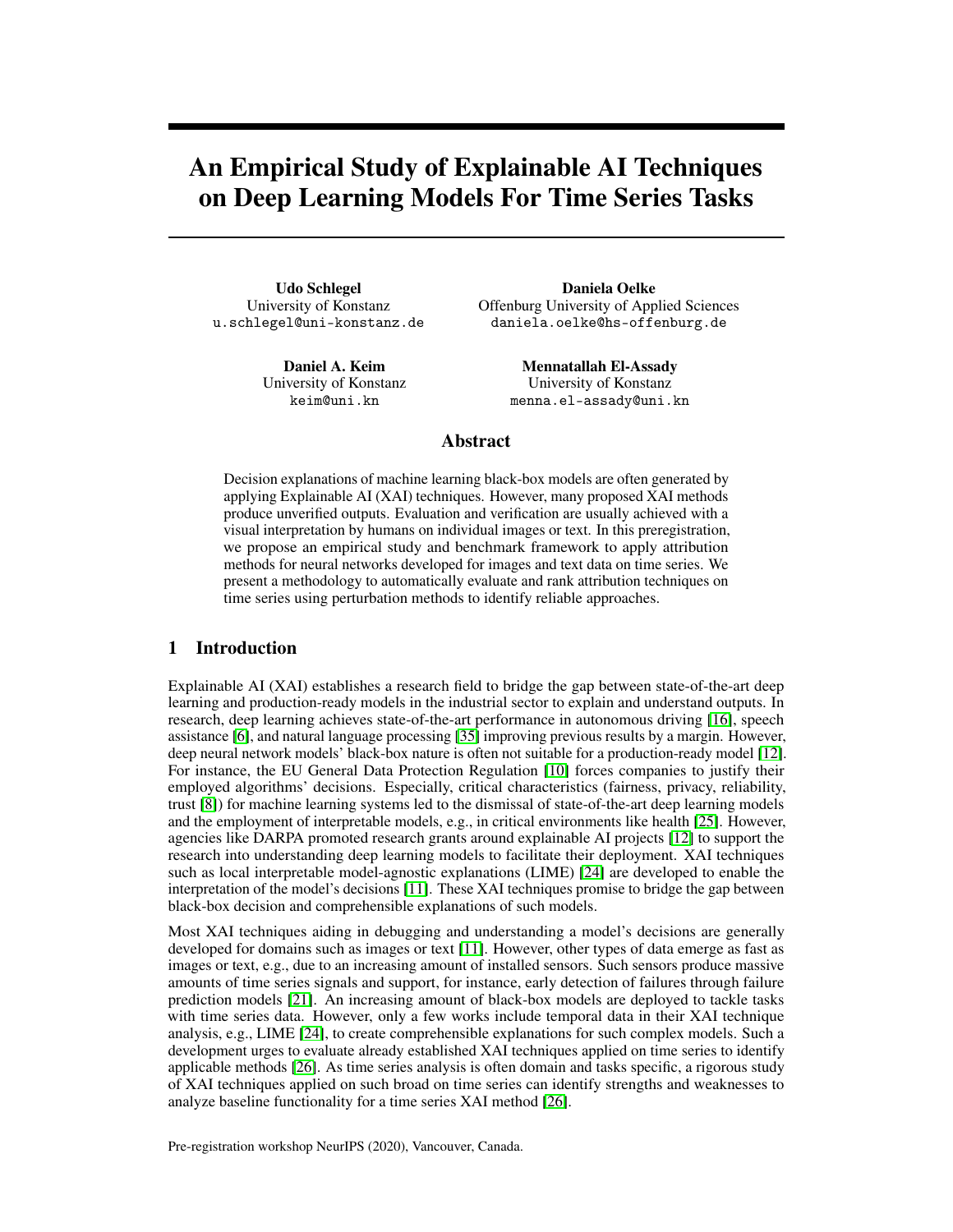In many cases, evaluating XAI techniques on a large scale is a tedious task, as a human evaluation is typical for most domains, which is relatively slow and sample-based [\[22\]](#page-6-5). However, a quantitative evaluation is necessary to identify reliable methods and verify their explanations on the number of data sensors produce. Thus, automatic quantitative analysis is needed to support human qualitative evaluations to present only critical samples for further investigation of the model and the XAI technique. Also, raw time series and sensor signals are often difficult for domain experts to analyze without converting them. Thus verification of explanations based on raw time series is not trivial even with human evaluations. In many cases, Fourier transformations help analysts to understand data characteristics. Still, with complex models working on the raw data, such a transformation often comprises loss of information, biases, or even faulty conclusions. As a result, automated evaluation and verification of XAI techniques on complex raw time series models are required to support humans in understanding, debugging, and improving their models.

In this preregistration, we propose an empirical study and benchmark framework to test and evaluate XAI techniques, focusing on attribution methods applied to time series data and models, thereby extending our previous work [\[26\]](#page-6-4). We present a methodology to automatically evaluate and rank XAI techniques on time series tasks using perturbation methods. Our empirical analysis tackles the following questions about the verification of XAI techniques on a selected set of network architectures.

#### Transferring attribution methods to time series:

- For each of the considered XAI attribution methods, can we transfer them to time series?
- What are the tweaks and changes needed to apply each method?
- Are some methods better suited for particular models and tasks?

#### Evaluating the applicability of transferred methods to time series tasks:

- Which metrics and measures of validation are required for a systematic evaluation of each method on the given tasks?
- How strong does an XAI attribution reflect the model's predictions?
- Can we rank and identify strengths as well as weaknesses of attributions on time series for given tasks?

#### Benchmarking attribution methods on time series tasks:

- Given a concrete model architecture, dataset, and task; how sensitive are XAI methods?
- What is the overall strongest performing XAI method for each task?
- Can we reproduce the results of Schlegel et al. [\[26\]](#page-6-4) showing SHAP as best performing?

We want to investigate how much the XAI technique outputs differ from each other and how much their proposed domain differs from time series tasks through these questions to investigate a detailed analysis of strengths and weaknesses. Such an analysis leads to insights into the model's behaviors towards the time dependencies these complex models learn during their training.

## 2 Related Work

An increasing amount of XAI techniques are developed to support, reason, and explain the rising amount of AI model decisions [\[32\]](#page-6-6). Especially, methods like LIME [\[24\]](#page-6-2) and Integrated Gradients [\[28\]](#page-6-7) slowly begin to move into industrial contexts to facilitate the usage of production-ready deep learning models. Nevertheless, most XAI techniques are only evaluated on their data and task at hand to show their applicability [\[34,](#page-6-8) [28\]](#page-6-7). In some cases, new XAI techniques are compared to some others. However, these comparisons are relatively sparse and only against a few similar techniques [\[17\]](#page-5-6). There is often a lack in comparison to more than just similar methods and techniques. Further, general evaluation is often only done using, e.g., the pointing game for object detection [\[37\]](#page-6-9) which checks for every object if the maximum attribution of the XAI technique is contained in the bounding box.

Nevertheless, Hooker et al. [\[15\]](#page-5-7) propose the benchmark framework ROAR (RemOve And Retrain) on images to investigate XAI techniques and their feature attributions. ROAR first uses the attributions to perturb relevant pixels to uninformative values to create a new data set. Next, it tests the model's accuracy on the created data and retrains the model on it. After the retraining, ROAR again creates attributions and perturbs the relevant pixels to get a new data set to test the accuracy. Hooker et al. [\[15\]](#page-5-7) find that most of their applied techniques produce unconvincing attributions on the retrained model which do not change the test accuracy. The benchmark has a few weaknesses, for instance, complex models, which need a lot of time for their training, are hard to analyze as the whole benchmark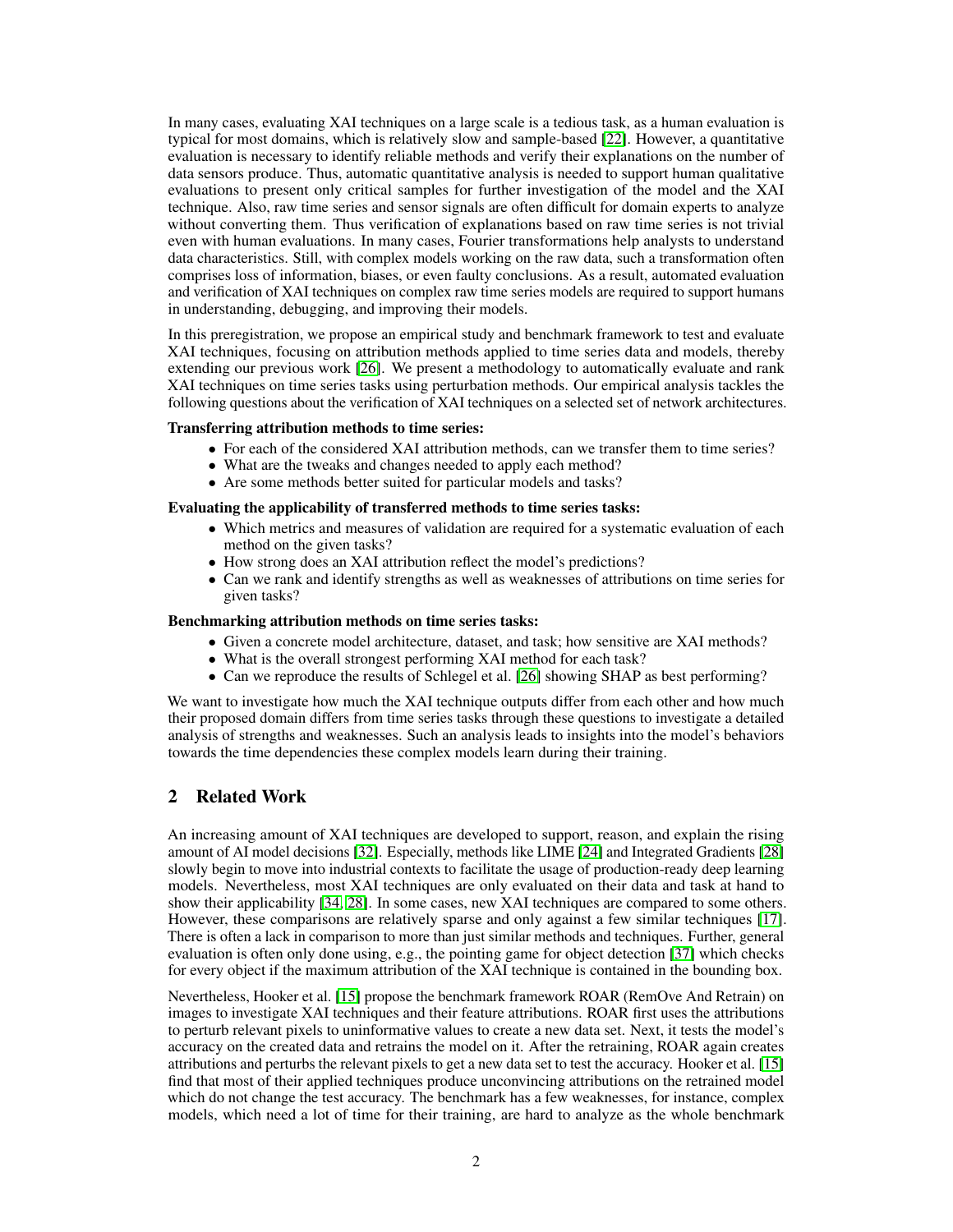run needs to train the model twice which could lead to days or weeks for results. Also, ROARs results show that after retraining the model on the changed data, the accuracy does not get worse by perturbing the data by applying the XAI technique again. Such a result show that these techniques not always show the correct explanations, however, these results could also show that the XAI technique is not suitable for the model architecture.

Schlegel et al. [\[26\]](#page-6-4) propose two verification methods to apply perturbation methods onto time series data and present preliminary results applying XAI techniques on time series. They propose time point perturbations, which change relevant time points to zero or the original value's inverse. To test the time dependencies learned by a classifier, they present time interval perturbations in which they reorder an interval around relevant time points or set the whole interval to the its mean. Through these verification methods, Schlegel et al. [\[26\]](#page-6-4) demonstrate in a preliminary evaluation the application of Saliency Maps [\[30\]](#page-6-10), LRP [\[3\]](#page-5-8), DeepLIFT [\[28\]](#page-6-7), LIME [\[24\]](#page-6-2), and SHAP [\[20\]](#page-6-11) on time series. However, they neglect other XAI techniques to investigate the verification methods they propose and show the results only for one gradient-based approach. Further, an analysis between score-based and gradient-based techniques could lead to strengths and weaknesses for specific models.

Overall, there is a lack of XAI technique evaluations as the research is still only applied in some areas like computer vision [\[15,](#page-5-7) [17\]](#page-5-6). Thus, in this work, we tackle the time series domain to apply and analyze other fields' XAI techniques to evaluate suitability and explanations.

## 3 Methodology

To assess the quality of an explanation of an XAI technique, we measure the difference of a quality metric applied on the models output for test data and on the output of an adaption of the test data based on the explanation.

#### 3.1 Perturbation on Time Series

One of the most used techniques to test impacts on the classification of models are perturbations of the data [\[26,](#page-6-4) [36\]](#page-6-12). A common technique in computer vision to either evaluate a model on the importance of pixels in an image is to set these to black [\[36\]](#page-6-12) or test an XAI technique by adapting the relevant pixels to an uninformative value (e.g., mean) [\[15\]](#page-5-7). Schlegel et al. [\[26\]](#page-6-4) proposed two verification methods to use similar perturbation techniques on time series as altering a time point to zero often leads to biased data, which can help to classify. Such perturbations at single time points do not test if a classifier learns just single time points or if time dependencies are learned to predict unseen data. Thus, Schlegel et al. [\[26\]](#page-6-4) propose a verification method on time intervals around relevant time points in which they reorder the interval or set the interval to the mean of it.

In our experiment, we adapt the proposed verification methods of Schlegel et al. [\[26\]](#page-6-4) and add some tweaks to extend these to seven methods. For our time point perturbation, we take the relevant time points and set them to zero, to their inverse, and to the mean of the time series sample. The used perturbation takes a time series  $t = (t_0, t_1, t_2, ..., t_n)$  and changes relevant time points to, e.g., zero resulting in the changed time series  $t^c = (t_0, 0, t_2, ..., 0, t_n)$  for relevant time points  $i = 1, n - 1$ . Our time interval perturbation sets an interval around a relevant time point to zero, to the mean of the interval, to the inverse of every time point interval, and to a reordered version like Schlegel et al. [\[26\]](#page-6-4). These interval perturbations differ from the point perturbation by changing a whole intervals in a time series  $t = (t_0, t_1, t_2, ..., t_n)$  to, for instance, the mean of the interval resulting in  $t = (t_0, \mu_2, \mu_2, \mu_3, \ldots, t_n)$  with a relevant time point at  $i = 2$  and an interval range of 1. Through these types of perturbations, we achieve a divers range of testing setups with various possible hypothesis. For instance, we can analyze models and XAI techniques on key features, e.g., models focusing on time intervals rather than points or techniques showing only time points as relevant.

#### 3.2 Evaluation Methodology

After defining our verification methods, our evaluation methodology consists in the first step of the selection process for a task, a dataset, and a model (e.g., task: forecasting, data: weather, and model: RNN with LSTM [\[14\]](#page-5-9) layers). Our evaluation pipeline is composed of three stages (model training, model explanation, and explanation evaluation) to calculate a score for every XAI technique we consider for the model architecture.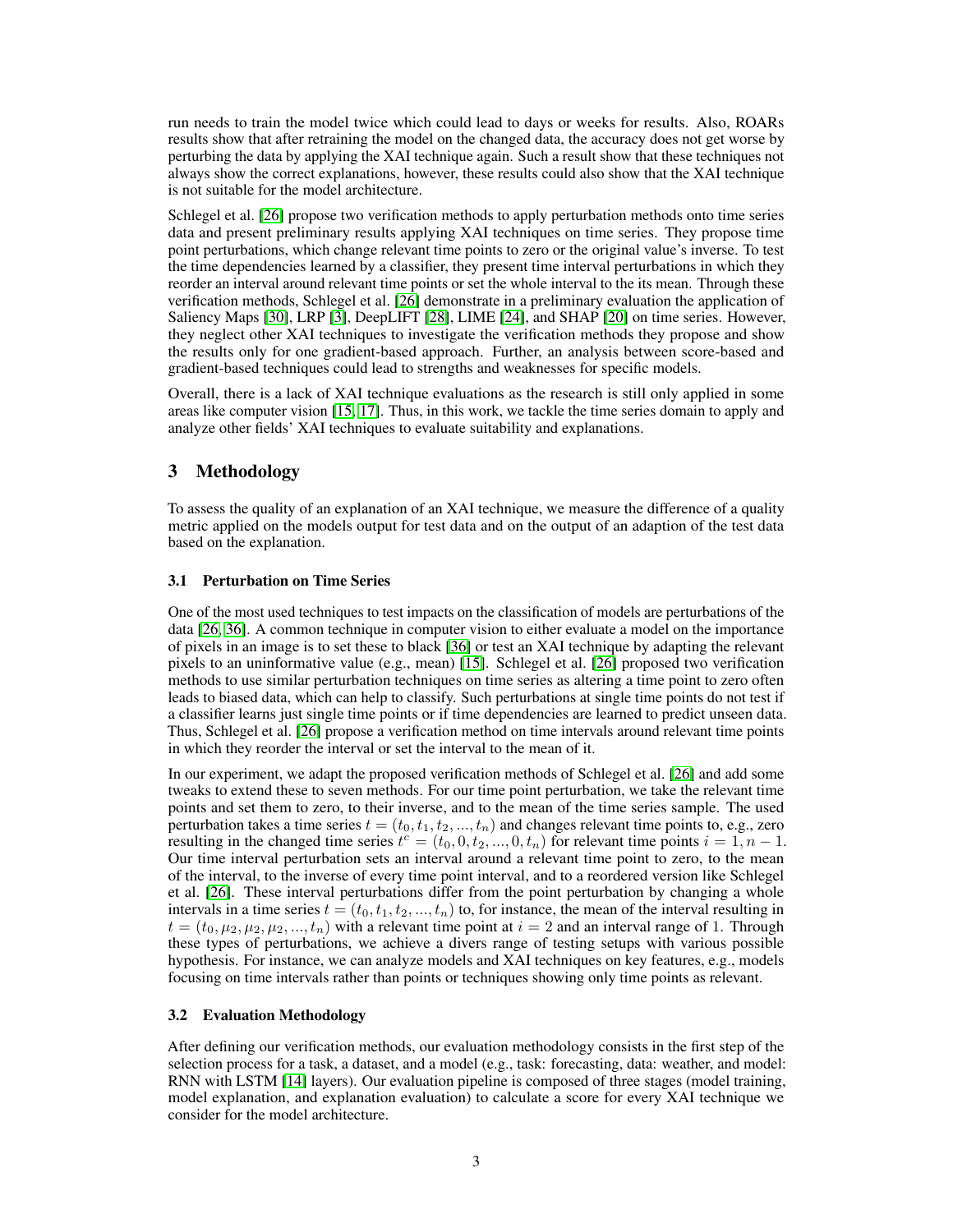**Model training –** In the first step, we train our selected architecture on the selected data with the assigned task with a chosen cost function, e.g., RMSE. The model is initialized with a static seed and is trained for a previously chosen amount of epochs, neglecting early stopping to have a reproducible outcome. If the model's training time does not exceed a specific limit, the process is changed to a random seed and ten trained models. In this case, the score is calculated by the average of the ten models. Finally, we use the quality metric to evaluate the XAI technique on a test set to get a baseline. Such a baseline can consist, for instance, of the accuracy or the RMSE depending on the task.

Model explanation – After training the model, we apply our XAI techniques on every sample of the test data and calculate the attributions. We normalize the attributions on single samples to identify the most relevant time points. Next, we select relevant time points for verification of our test data in three ways. First, we sort the resulting attributions of every sample and take the top k attributions. The sorting helps us to get the positions of the most relevant k time points. The parameter k varies with the input length and is relatively chosen to be five percent of the length with  $len * 0.05$ . Second, we calculate a threshold with  $max-(max-mean)*0.1$  of the attributions and take all time points with an attribution above as relevant. Such a threshold leads to the 95 percentile if the attributions reflect a normal distribution; else, it leads to a more robust selection as it is more dynamic than the top k. Third, we take a fixed threshold (e.g.,  $(0.8)$ ) and select all time points with a higher attribution value than the threshold as relevant time points. After the selection of points, we perturb the selected time points at the resulting attribution positions for all three processes according to our verification methods. These three perturbations lead to 3  $* v$  new test sets  $t^c$  with v being the number of verification methods applied and c an identifier for the change. As a last, we create again  $3*v$  new test sets  $t_r^c$  by selecting time points randomly as relevant based on the number of relevant points by the previous selections as well as ten more and ten less percent. Such three random baselines enable better comparison options.

**Explanation evaluation –** In our last step, we take our newly 12  $* v$  created test sets  $t^c$  as well as  $t_r^c$ and our model to predict the quality metric to compare the results to the baseline. The assumption  $qm(t) \geq qm(t<sup>c</sup>) > qm(t<sup>c</sup>)$ , with the quality measure qm, the test set t, the randomly changed points  $t_r^c$ , and the XAI relevant time points  $t^c$ , holds, if the XAI technique captures relevant information the model learns to distinguish samples.

## 4 Experimental Protocol

Our current experimental setting involves the usage of 15 XAI techniques, six DNN models, seven verification techniques, and three time series tasks with various data sets. As such a setting, our design space of techniques and algorithms consists of at least  $15 * 6 * 7 * 3$  possible variations. However, as the setup will also be provided as an extendable benchmark framework, more XAI techniques, models, data sets, and verification methods can be added later on to test further parameters.

XAI Techniques – The XAI techniques will involve gradient, score, and surrogate based attribution methods, namely LRP [\[3\]](#page-5-8), LIME [\[24\]](#page-6-2), SHAP [\[20\]](#page-6-11), IG [\[34\]](#page-6-8), Saliency [\[30\]](#page-6-10), Occlusion [\[36\]](#page-6-12), DeepLIFT [\[28\]](#page-6-7), Input\*Grad [\[29\]](#page-6-13), PatternAttribution [\[36\]](#page-6-12), Shapely Sampling [\[4\]](#page-5-10), GradCAM [\[27\]](#page-6-14), Guided Backprop [\[33\]](#page-6-15), NoiseTunnel [\[1\]](#page-5-11), DeepTaylor [\[23\]](#page-6-16), and SmoothGrad [\[31\]](#page-6-17). We will use default parameters for all XAI techniques or will use parameters, as mentioned in the original papers. For our benchmark framework, we will also provide functions to evaluate and test different parameters, e.g., changing the kernel size for LIME or the window size for Occlusion.

DNN Models – Our models will consist of various deep neural networks with recurrent neural networks (LSTM [\[14\]](#page-5-9), GRU [\[5\]](#page-5-12)), convolutional neural networks (Conv1D, Conv2D, Conv3D), transformers for time series [\[19,](#page-6-18) [35\]](#page-6-0), and a deep neural network with residual connections [\[13\]](#page-5-13). We will initialize our models with uniform distribution of weights and biases near zero. The models will be trained using Adam [\[18\]](#page-5-14) as a optimizer. Our benchmark framework will also enable to change the models to predefined architectures with pre-trained parameters.

Verification Techniques – As a base for the verification, we include the methods presented in the previous section, namely point perturbations (zero, inverse, mean) and interval perturbations (swap, mean, zero, inverse) with accuracy (1) and root mean squared error (2) as deployed quality measures.

$$
ACC = \frac{\text{correct predictions}}{\text{amount of samples}} \qquad (1) \qquad RMSE = \sqrt{\frac{1}{n} \sum_{i=1}^{n} (y_i - \hat{y}_i)^2} \qquad (2)
$$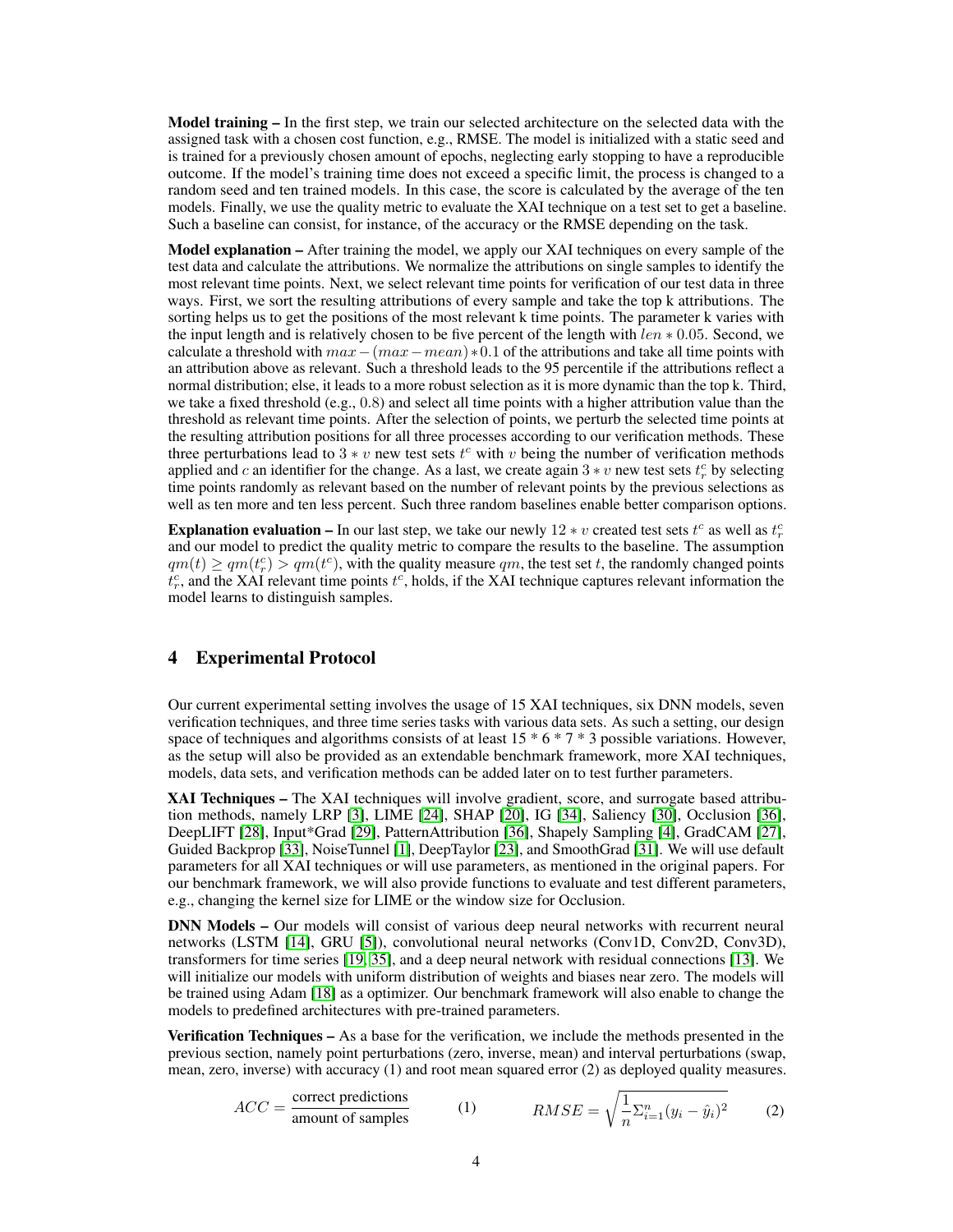Accuracy has a problem with unbalanced data sets as a model could only learn to predict the majority class and the accuracy would still be good. However, in our case, even if it learns to predict the majority class every time, we can argue that a working attribution should find relevant time points. Even if our classifier predicts the same for everything, then every XAI technique (even the random change) should have zero impact on the classification, which indicates a flawed model.

Time Series Tasks – We will focus on three major time series tasks for our experiment setting, namely classification, forecasting, and regression. As there is often ambiguity in these terms, we define them as follows: A classification model labels segmented non-overlapping time series  $t$  with a class c. A forecasting model slides over a time series  $t$  and predicts for every step a separate value y not included in the time series. A regression model predicts the next time point  $t_{i+1}$  or interval based on the previous time series  $t_{0,\dots,i}$ . For the classification tasks, we will use the UCR Benchmark repository [\[7\]](#page-5-15) with 128 different data sets. Our forecasting data set will consist of weather forecasting <sup>[1](#page-4-0)</sup>, air quality [\[38\]](#page-6-19), and store demand forecasting [\[9\]](#page-5-16). And lastly, our regression task will incorporate finance data  $2$  and household power consumption [\[9\]](#page-5-16).

**Implementation –** For our experiment, we will use PyTorch<sup>[3](#page-4-2)</sup> and Captum<sup>[4](#page-4-3)</sup> as primary libraries. PyTorch will be used to build and train the selected models on the selected data sets. Captum will create the attributions we selected to analyze based on the trained PyTorch model. In some cases, like LIME and SHAP, we will use the implementations provided by the authors. We extend the Pytorch LRP implementation for LSTMs with the implementation provided by Arras et al. [\[2\]](#page-5-17). For reproducibility, we fix all possible random seeds to 13.

Experiment Run – Our experiment run will consist of independent docker containers that apply our methodology for a selected time series task, data set, and model. Such a configuration enables to fix a time series dataset and a model to investigate the various attribution methods. We run our experiments strictly using the previously presented methodology using our three-stage evaluation. After a successful run, the container will store the trained model and the results in an external database. We can achieve a highly efficient experiment setup through the independent docker containers as hardware constraints of our servers only limit us.

Result Analysis – After our experiment run, we will analyze the results to investigate the XAI techniques' strengths and weaknesses towards architectures and tasks to come up with a best-practices guideline. Based on these findings, we will either prove or deny general views about XAI techniques applied on other data than images or text answering the questions we brought up in previously. We will also focus on the previously presented exploratory questions and investigate exploratory tasks to identify surprising results. A closer look into these questions enables us to enhance our preregistration with a section of unforeseen outcomes as related work misses hypotheses about the XAI techniques. However, we will reproduce our preliminary results [\[26\]](#page-6-4) and investigate our previous hypothesis of SHAP being the overall best XAI technique. Our extended set of random baselines will facilitate either prove or reject a significance towards this hypothesis. With this preregistration and the exploratory results and findings, we will establish a useful benchmark for attribution techniques on time series to foster the research into novel methods.

## 5 Extension as a benchmark framework

As new XAI techniques are getting developed rapidly, we will extend our methodology and experimental setup into a benchmark framework to support novel approaches' analysis and verification. By enabling users to add their own models, data sets, verification methods, and XAI techniques, the benchmark framework supports to analyze and compare novel methods and models against prominent and state-of-the-art techniques. We will further extend the framework with the concept of ROAR (RemOve And Retrain) by Hooker et al. [\[15\]](#page-5-7) to enhance the functionality of the benchmark and to be able to also test XAI techniques before production ready models. Through such an extension, our framework will be able to test combinations of XAI techniques to dig deep into the interplay of these. Good working interplays lead to robust explanations of ensembles of XAI techniques.

<span id="page-4-0"></span><sup>1</sup>Deutscher Wetterdienst: https://opendata.dwd.de/

<span id="page-4-1"></span><sup>2</sup>Yahho Finance: https://finance.yahoo.com/quotes/OCR,dataset/view/v1/

<span id="page-4-2"></span><sup>3</sup> PyTorch Deep Learning Framework: https://pytorch.org/

<span id="page-4-3"></span><sup>4</sup>Captum Model Interpretability for PyTorch: https://captum.ai/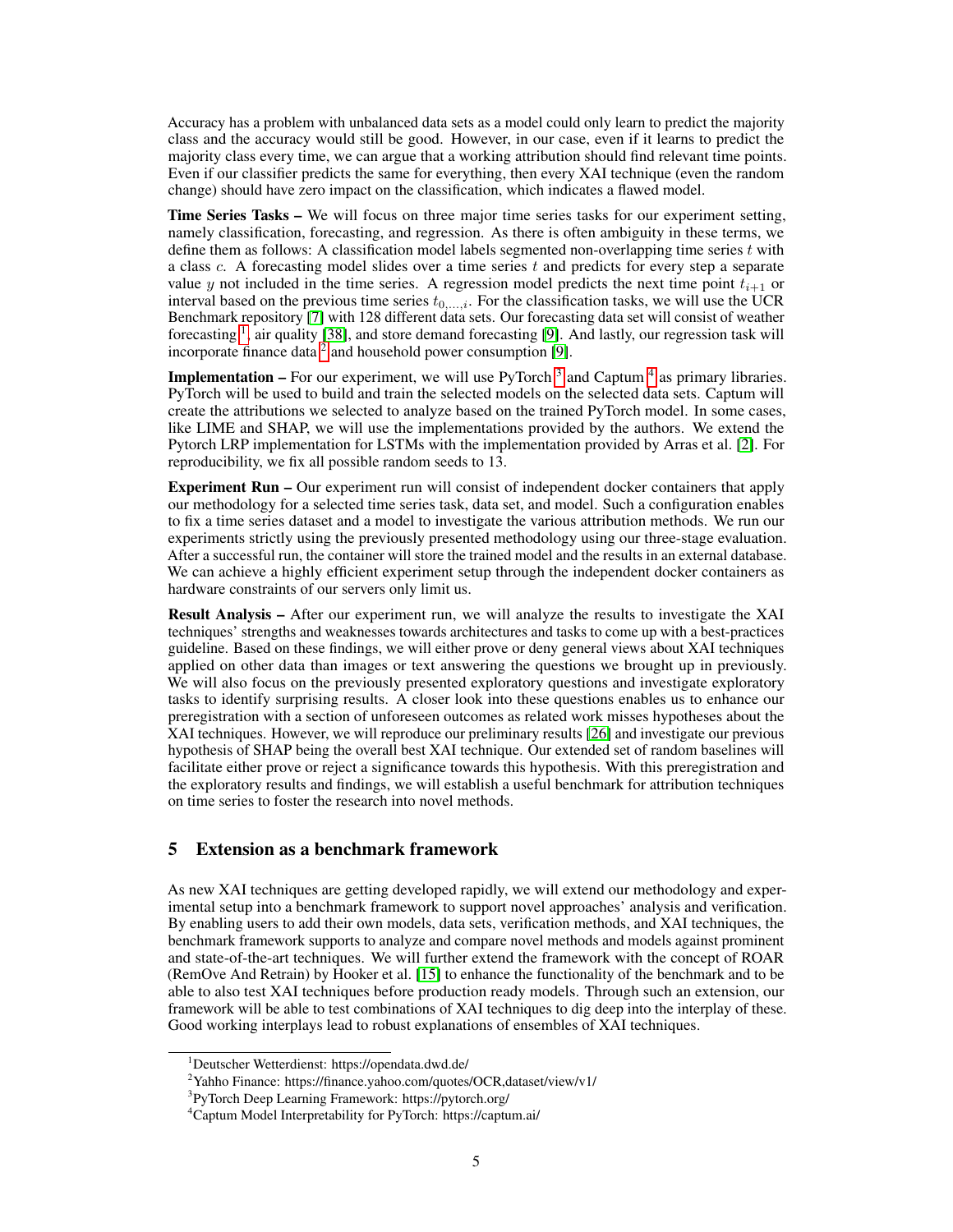### Acknowledgments and Disclosure of Funding

This work was partly funded by the European Union's Horizon 2020 research and innovation programme under grant agreements No 826494.

#### References

- <span id="page-5-11"></span>[1] J. Adebayo, J. Gilmer, M. Muelly, I. Goodfellow, M. Hardt, and B. Kim. Sanity checks for saliency maps. In *Advances in Neural Information Processing Systems*, 2018.
- <span id="page-5-17"></span>[2] L. Arras, A. Osman, K.-R. Müller, and W. Samek. Evaluating Recurrent Neural Network Explanations. In *Workshop on Computational Approaches to Subjectivity, Sentiment and Social Media Analysis*, 2019.
- <span id="page-5-8"></span>[3] S. Bach, A. Binder, G. Montavon, F. Klauschen, K.-R. Müller, and W. Samek. On Pixel-Wise Explanations for Non-Linear Classifier Decisions by Layer-Wise Relevance Propagation. *PLOS ONE*, 10(7):e0130140, July 2015.
- <span id="page-5-10"></span>[4] J. Castro, D. Gómez, and J. Tejada. Polynomial calculation of the Shapley value based on sampling. *Computers & Operations Research*, 36(5):1726–1730, 2009.
- <span id="page-5-12"></span>[5] K. Cho, B. Van Merriënboer, C. Gulcehre, D. Bahdanau, F. Bougares, H. Schwenk, and Y. Bengio. Learning phrase representations using RNN encoder-decoder for statistical machine translation. *arXiv preprint arXiv:1406.1078*, 2014.
- <span id="page-5-1"></span>[6] G. E. Dahl, D. Yu, L. Deng, and A. Acero. Context-dependent pre-trained deep neural networks for large-vocabulary speech recognition. *IEEE Transactions on audio, speech, and language processing*, 20(1):30–42, 2011.
- <span id="page-5-15"></span>[7] H. A. Dau, E. Keogh, K. Kamgar, C.-C. M. Yeh, Y. Zhu, S. Gharghabi, C. A. Ratanamahatana, Yanping, B. Hu, N. Begum, A. Bagnall, A. Mueen, and G. Batista. The UCR Time Series Classification Archive. www.cs.ucr.edu/~eamonn/time\_series\_data/, Oct. 2018.
- <span id="page-5-4"></span>[8] F. Doshi-Velez and B. Kim. Towards A Rigorous Science of Interpretable Machine Learning. *arXiv preprint arXiv:1702.08608*, 2017.
- <span id="page-5-16"></span>[9] D. Dua and C. Graff. UCI machine learning repository. http://archive.ics.uci.edu/ml, 2017.
- <span id="page-5-3"></span>[10] European Union. European General Data Protection Regulation. Technical report, 2018.
- <span id="page-5-5"></span>[11] R. Guidotti, A. Monreale, S. Ruggieri, F. Turini, F. Giannotti, and D. Pedreschi. A Survey Of Methods For Explaining Black Box Models. *ACM Computing Surveys*, 51(5), 2018.
- <span id="page-5-2"></span>[12] Gunning, D. Explainable Artificial Intelligence (XAI) DARPA-BAA-16-53. Technical report, Defense Advanced Research Projects Agency (DARPA), 2016.
- <span id="page-5-13"></span>[13] K. He, X. Zhang, S. Ren, and J. Sun. Deep residual learning for image recognition. In *IEEE Conference on Computer Vision and Pattern Recognition*, pages 770–778, 2016.
- <span id="page-5-9"></span>[14] S. Hochreiter and J. Schmidhuber. Long Short-Term Memory. *Neural Computation*, 9(8), 1997.
- <span id="page-5-7"></span>[15] S. Hooker, D. Erhan, P.-J. Kindermans, and B. Kim. A benchmark for interpretability methods in deep neural networks. In *Advances in Neural Information Processing Systems*. 2019.
- <span id="page-5-0"></span>[16] B. Huval, T. Wang, S. Tandon, J. Kiske, W. Song, J. Pazhayampallil, M. Andriluka, P. Rajpurkar, T. Migimatsu, R. Cheng-Yue, et al. An empirical evaluation of deep learning on highway driving. *arXiv preprint arXiv:1504.01716*, 2015.
- <span id="page-5-6"></span>[17] A. Kapishnikov, T. Bolukbasi, F. Viégas, and M. Terry. Xrai: Better attributions through regions. In *IEEE International Conference on Computer Vision*, pages 4948–4957, 2019.
- <span id="page-5-14"></span>[18] D. P. Kingma and J. Ba. Adam: A method for stochastic optimization. *arXiv preprint arXiv:1412.6980*, 2014.